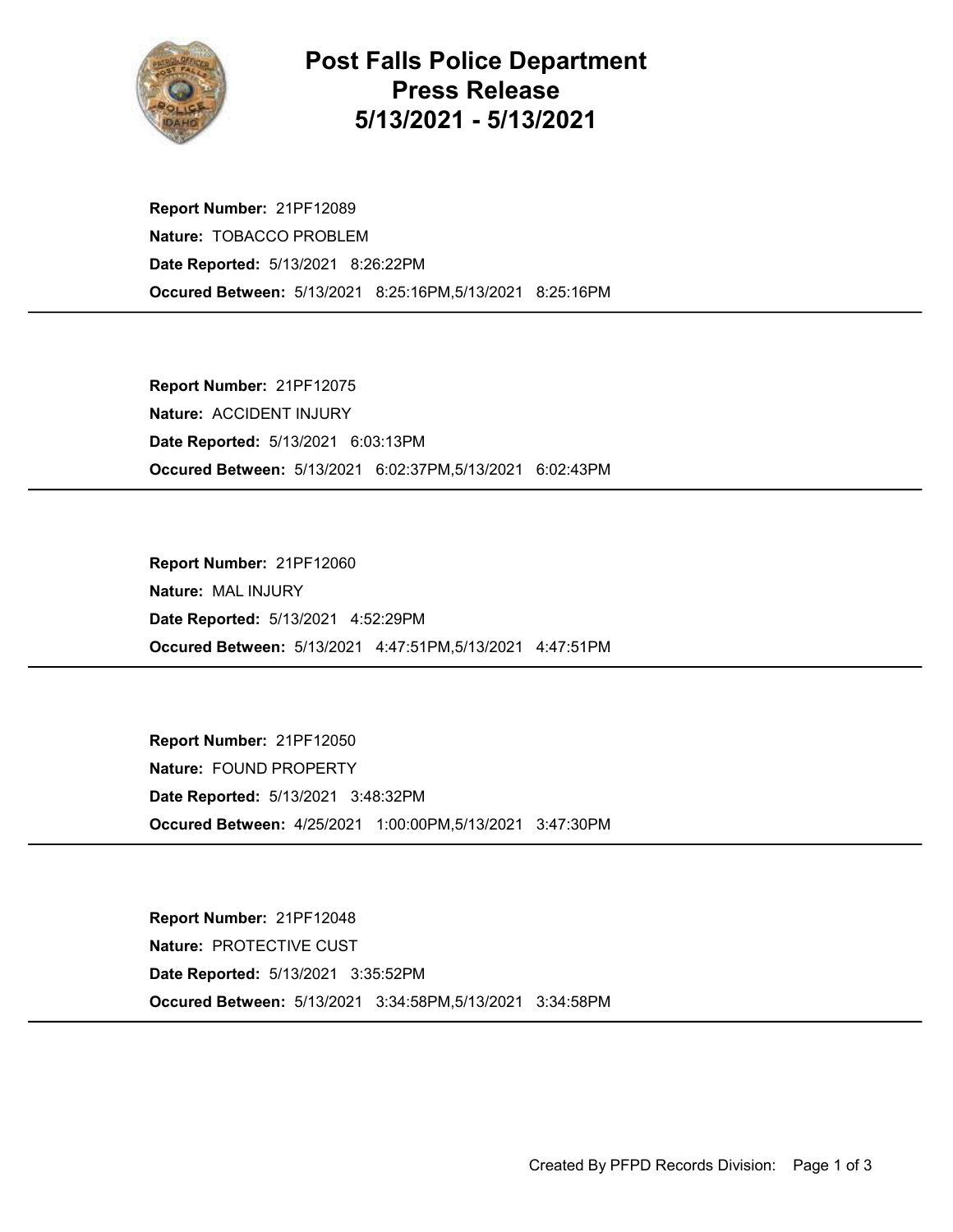Occured Between: 5/13/2021 3:14:36PM,5/13/2021 3:14:36PM Report Number: 21PF12045 Nature: CHILD ABUSE Date Reported: 5/13/2021 3:18:59PM

Occured Between: 5/13/2021 1:54:21PM,5/13/2021 1:54:21PM Report Number: 21PF12036 Nature: TRAFFIC OFFENSE Date Reported: 5/13/2021 1:56:08PM

Occured Between: 5/13/2021 1:15:50PM,5/13/2021 1:15:50PM Report Number: 21PF12028 Nature: TOBACCO PROBLEM Date Reported: 5/13/2021 1:17:15PM

Occured Between: 5/13/2021 12:18:18PM,5/13/2021 12:18:18PM Report Number: 21PF12022 Nature: ANIMAL INJURED Date Reported: 5/13/2021 12:22:44PM

Occured Between: 1/1/2020 12:00:00AM,6/1/2020 12:00:00AM Report Number: 21PF12020 Nature: CHILD ABUSE Date Reported: 5/13/2021 11:54:07AM

Occured Between: 5/13/2021 10:21:02AM,5/13/2021 10:21:02AM Report Number: 21PF12012 Nature: DRUGS Date Reported: 5/13/2021 10:23:05AM